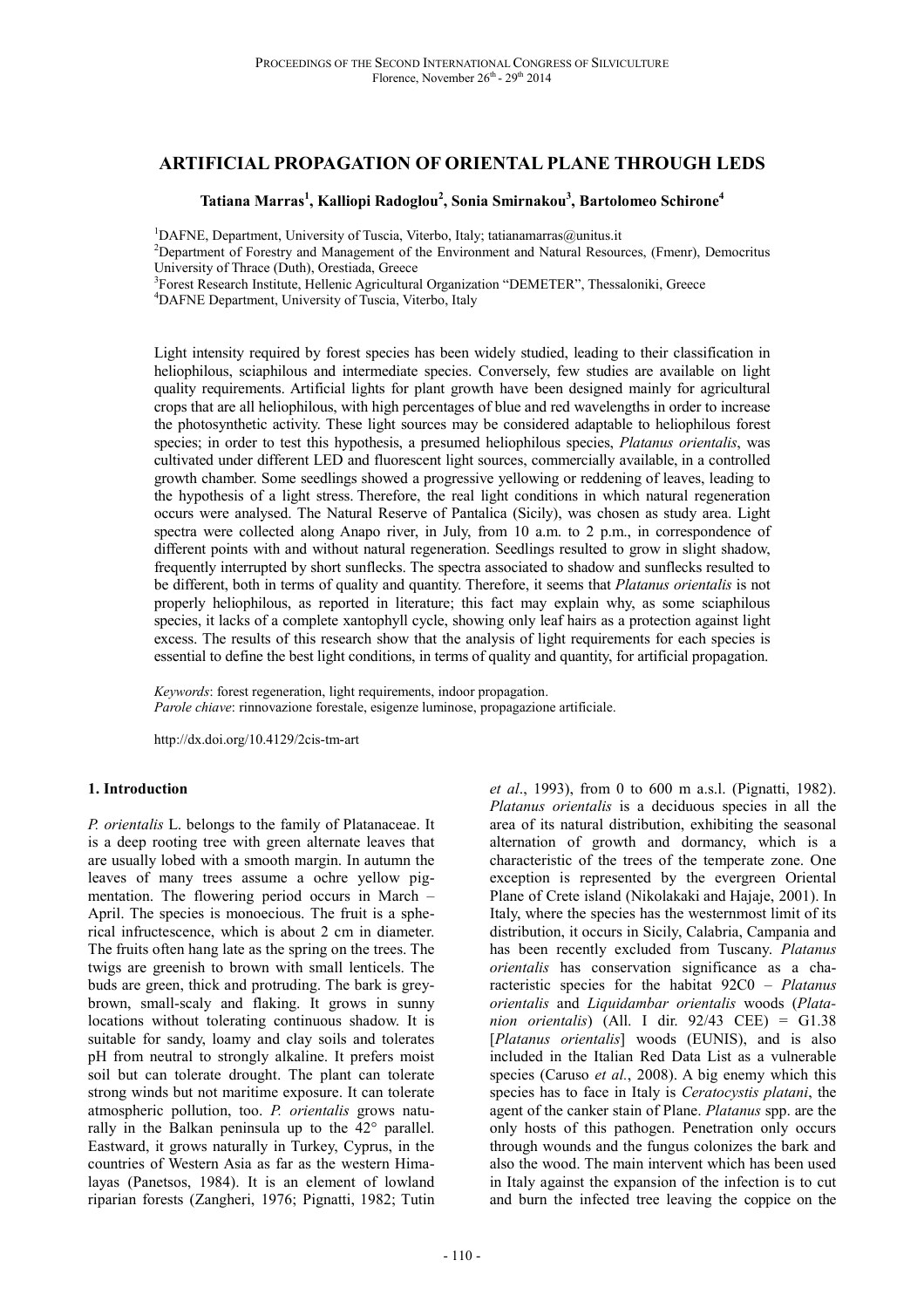soil, removing also residual sawdust that is highly infective. The low number of residual fertile trees and the creation of gaps make easier the expansion of other species, in particular of invasive ones.

## **2. Materials and methods**

Artificial propagation of *Platanus orientalis* L. under LED and fluorescent light sources was tested in parallel in Viterbo (Italy) in the laboratories of University of Tuscia (UNITUS) and in Thessaloniki (Greece) at Democritus University of Thrace (DUTH) within the European "Zephyr" project (http://www.zephyr-project.eu/node/1).

## *2.1 Growth protocols of DUTH*

2.1.1 Growth conditions

*P. orientalis* L. seeds were collected from Thermi, Thessaloniki, Greece, in March 2013. After having been smashed, seeds were stored in sealed glass containers at a low temperature (+5 $\degree$  to +7 $\degree$ C). Then seeds were deprived of their hairs, hydrated for 24 hours and placed in petri dishes with wet sand. They were then subjected to 50 days of cold stratification at 3-5°C. Afterwards, petri dishes were transferred in a phytotron chamber with 16L:8D photoperiod and a temperature of 20°C during the day and 15 °C during the night, under coolwhite fluorescent lamps, in order to induce germination. Germination percentage after cold stratification was 70%. Pre-germinated seeds were transferred into a stabilized medium (Jiffy® peat-based substrate) in Herkuplast® trays (QPD 104 VW type: tray dimension 310x530; cell size 38.5 mm; plant centre 43/43 mm; depth 50 mm; volume 50 cc;  $\overline{510}$  plant/m<sup>2</sup>) and grown for 7 weeks under artificial lights in a climatized growth chamber (one tray per each light treatment) with 14L:10D photoperiod,  $80 \pm 10\%$  of relative humidity and a temperature of 20°C during the day and 15 °C during the night. Six different light sources were tested: 5 different Valoya® LED lights (L20-AP67 tubes, AP67 bars, AP673L bars, NS1 bars, G2 bars) and 1 OSRAM® Fluorescent light (L36W/77 FLUORA tubes). Light PAR of tubes (L20-AP67 and L36W/77 FLUORA) was set around  $50\pm20$  µmol m<sup>-2</sup> s<sup>-1</sup> while that of LED bars was set around  $200\pm20$  µmol m<sup>-2</sup> s<sup>-1</sup>. Trays were watered twice a day with automatic sprinklers.

### 2.1.2 Growth analysis

Shoot height and leaves number were measured every 2 weeks on a sample of 10 seedlings, randomly chosen.

### *2.2 Growth protocols of UNITUS*

### 2.2.1 Growth conditions

Fresh seeds collected from Thermi, Thessaloniki, Greece were sent to Italy in March 2013. Seeds were stored at 4°C in a juta bag for 4 months. In July 2014, seeds were deprived of their hairs, hydrated for 24 hours and subjected to cold stratification using perlite as substrate for 60 days at 3-5°C. Afterwards, they were transferred into a growth chamber at 22°C under fluorescent tubes (100  $\mu$ mol m<sup>-2</sup> s<sup>-1</sup>) to induce germination. Germinated seeds were transferred in a sand-based substrate (river sand: peat: pozzolana: coal, 50:15:25:10) in Herkuplast® trays (QPD 144/6R type: tray dimension  $310 \times 530$  mm; cell size 31 mm; depth 60 mm; volume 31 cc; 870 plants/m2) and grown for 8 weeks under artificial lights in a climatized growth chamber (one tray per each light treatment) with a 12L:12D photoperiod,  $60 \pm 5\%$  of relative humidity and constant temperature equal to  $22 \pm 1$ °C. Six different light sources were tested: 5 Valoya® LED lamps: L20-AP67 tubes, AP67 bars, AP673L bars, NS1 bars, G2 bars) and 1 OSRAM® Fluorescent light (L36W/77 FLUORA tubes). Light PAR was set at 50  $\pm 10$  µmol m<sup>-2</sup> s<sup>-1</sup> for all the lamps.

### 2.2.2 Growth analysis

Shoot height and leaves number were measured twice a week for 63 days on a sample of 24 seedlings randomly chosen.

## *2.3 Light spectra collection*

## 2.3.1 Study area

A Sicilian plane forest was chosen as study area to analyse which light conditions allow the natural regeneration of oriental plane,. This forest is located in the Natural Reserve of Anapo Valley, that is also an UNESCO site. The Oriented Natural Reserve of Pantalica, Anapo river valley and Cava Grande torrent (founded in 1997 to preserve the association of *Platanelia orientalis*) occupies an area of 3,712 hectares through the territories of Sortino, Ferla, Cassaro, Buscemi and Palazzolo Acreide (in the province of Siracusa). The predominant vegetation is the typical Mediterranean maquis, characterized by the presence of oriental plane trees, black and white poplars, willows and a rich and fragrant underwood; the less steep slopes are colonized by large oaks and holm oaks. In the past centuries, *Platanus orientalis* was distributed along the river borders but since the last decades the species has been hugely threatened by the stain canker which has progressively decimated the population.

### 2.3.2 Transect surveys

Two transects 20 x 6 m, characterized by the presence of more than one adult plane tree, were selected along the watersides. In each one, 3 points with and 3 points without natural regeneration were identified. Light spectra, ranging from 180 nm to 1100 nm, were collected for each point at different times (10 consecutive measurements in 60 s per each point) during the day (10 a.m.; 12 a.m.; 2 p.m.) with a Stellarnet spectraradiometer, at soil level.

## *2.4 Statistical analysis*

### 2.4.1. Growth analysis

Both DUTH and UNITUS, compared shoot height and leaves number per each day of measurement through ANOVA and Tuckey range test, in order to identify significant differences among the light sources  $(P > 0.001)$ .

### 2.4.2 Light spectra analysis

Light spectra were subdivided into 8 regions, identified by specific ranges of wavelengths corresponding to a specific colour: UV (ultraviolet) < 400 nm; violet, from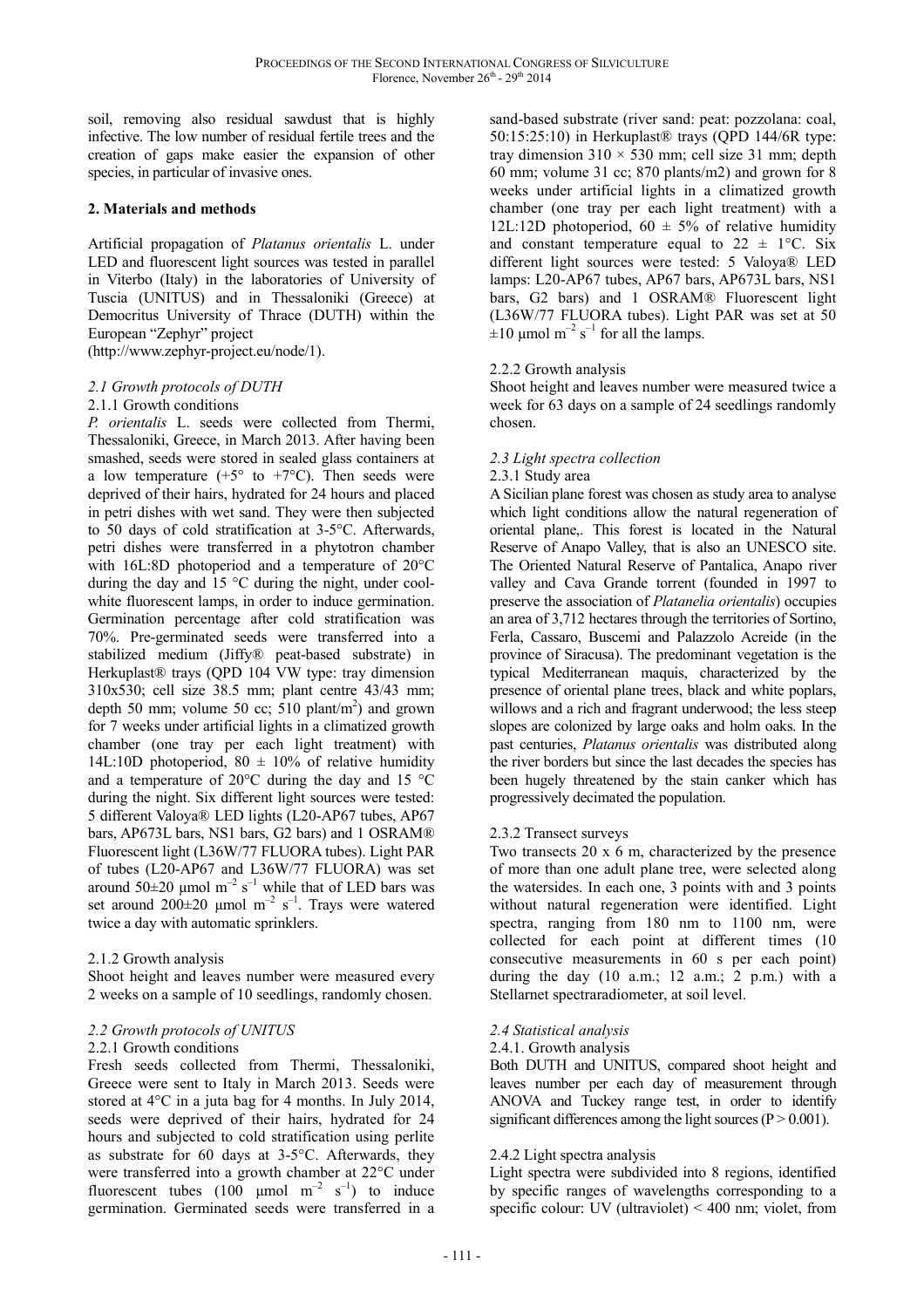400 to 430 nm; blue, from 430 to 480 nm; green, from 480 to 560 nm; yellow from 560 to 590 nm; orange from 590 to 630 nm; red from 630 to 750 nm; IR (infrared) > 750 nm. The irradiance  $(W/m<sup>2</sup>)$  of each region so as the irradiance of the whole spectrum, were compared among the spectra taken for all the points at the same hour and for each point at different hours during a day, through ANOVA and Tuckey range test, in order to identify significant differences.

## **3. Results and discussion**

## *3.1 DUTH growth analysis*

The comparison of shoot height after the  $1<sup>st</sup>$  week of growth shows that G2 spectrum is able to fasten shoot growth if compared to all the other spectra which are able to fill the gap in 20 days, except for fluorescent tubes which need 35 days. After day 35 there are no more significant differences among the different treatments (Fig. 1). No significant differences in leaves number were detected among all the spectra during 7 weeks (Fig. 2) but seedlings developed a reddish or purple colour during the last two weeks of growth under LED bars, not under LED tubes. This effect may therefore be linked to the different values of intensity of the two types of lights.

# *3.2 UNITUS growth analysis*

After 13 days, seedlings grown under NS1 and AP673L show the lowest values for shoot height while AP67B and L20-AP67 show the highest values. After 16 days FLUORA still shows significant lower height values while the other spectra reach the same average value, recovering the initial slowing down. Between day 16 and day 50, AP673L and L20-AP67 show a faster growth rate, reaching significant higher values of shoot height, in particular if compared to FLUORA, which exhibits an arrest in plant growth (Fig. 3). Since day 13 to day 40, FLUORA shows a faster emission of leaves and therefore a significant higher number, while at day 50 there are no more significant differences among all the spectra (Fig. 4). After 50 days a sudden chlorosis started to cause the loss of leaves of some seedlings. No changes in leaf colour were detected.

## *3.3 Light spectra analysis*

Significant differences, in terms of light quality and quantity, were found comparing the spectra collected at the same hour, in correspondence of different points, with and without regeneration of Oriental Plane, so as those collected in correspondence of the same point but at different hours during the day. In fact, no points characterized by continuous shadow or by continuous full sun from 10 am to 2 pm, were detected. Every selected point, independently from the presence or absence of regeneration, is characterized by the alternation of two main conditions: a slight shadow, due to the forest canopy and frequent brief sunflecks (brief bursts of light on a ms scale) due to the movement of leaves in the upper layers induced by the wind, so that intensity varies from  $120 \text{ W/m}^2$  in the shadow to  $1800$  $W/m<sup>2</sup>$  during sunflecks (Fig. 5). The wavelength regions which show the most significant differences between the two light conditions are those of red and infrared light, followed by the green and orange regions. In fact, slight shadow shows a 10% of red light and a 72% of infrared light, while sunflecks are characterized by a 20% of red light and 50% of infrared light (Tab. 1). Therefore, red : far red ratio results to be lower in slight shadow (0.1) than in full sun (1).

# **4. Conclusion**

Natural regeneration of oriental plane takes place along rivers, on sandy substrates and in slight shadow, frequently interrupted by brief sunflecks all over the day. Therefore, *Platanus orientalis* is not properly heliophilous, as reported in literature.

As some sciaphilous species, its seedlings lack of a complete xantophyll cycle and transient leaf hairs are a sufficient protection against full sun (Bisba *et al*., 1997), which directly arrives at seedlings level only for a few milliseconds during sunflecks. Commercially available lamps for plant growth have high percentages of red and blue light, even higher than the natural percentages characteristic of full sunlight. Therefore, even if their intensity is not too high (100-300 PAR), the continuous exposition for 12/14 hours a day to these high values may stress *P. orientalis* seedlings lacking in high light protection systems, causing a forced reddening of leaves. On the other hand, because of the fact that the species grows in slight and not deep shadow, also too low intensities may stress plants, determining a progressive chlorosis which may be increased by the calcareous substrate. Nevertheless, artificial lamps result to be able to fasten oriental plane seedlings growth if compared to natural conditions, in which plants may take several months to reach the same growth stage obtainable after 2 months of growth in a controlled growth chamber. Moreover, because of the fact that artificial spectra are only slight different one from each other in terms of light quality, similar results in terms of shoot height and leaves number were detected during the growth period under all the tested light sources. The main difference between natural and artificial light, that probably mostly influences seedlings growth, is related to the red:far red ratio. In fact artificial lamps show high values of this parameter, which equal if not surpass the natural maximum value which is reached only in full sunlight. It should be noted that *P. orientalis* seedlings generally grow in slight shadow which is characterized by low values of this ratio and are exposed to the maximum value only during brief sunflecks. The results of this research show that the analysis of light requirements of a particular species is essential to define the best light conditions, in terms of quality and quantity, for artificial propagation.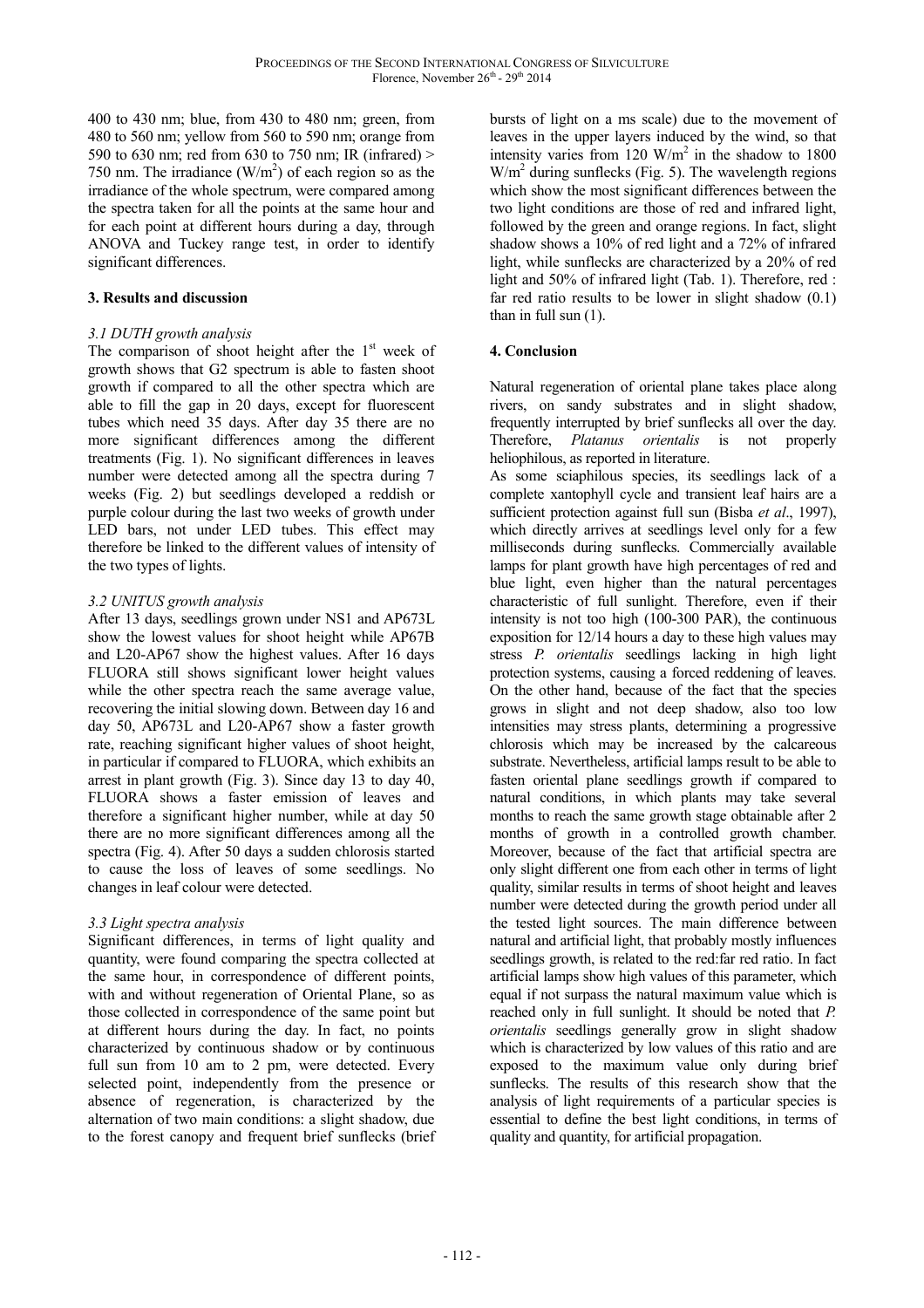Table 1. Composition of light spectra corresponding to shadow and full sunlight conditions, expressed as irradiance percentage of different colour regions.

Tabella 1. Composizione degli spettri luminosi corrispondenti a condizioni di ombra e sole pieno, espressa come percentuale di irraggiamento delle differenti bande cromatiche.

Table 1. Composition des spectres correspondant à l'ombre et au soleil, exprés comme pourcentages de irradiation des différent régions de coleur.

|             | shadow | sunfleck |
|-------------|--------|----------|
| ultraviolet | $3\%$  | $3\%$    |
| violet      | $2\%$  | $2\%$    |
| blue        | $4\%$  | $5\%$    |
| green       | 6 %    | 12 %     |
| yellow      | $2\%$  | $5\%$    |
| orange      | $2\%$  | $7\%$    |
| red         | $9\%$  | 19 %     |



Figure 1. Shoot height of oriental plane seedlings during 7 weeks of cultivation in phytotron chamber (DUTH).

Figura 1. Altezza del fusto di semenzali di Platano orientale nel corso di 7 settimane di coltivazione in fitotrone (DUTH).

Figure 1. Hauteur de la tige des bourgeons de *P. orientalis* pendant 7 semaines de culture dans un fitotron (DUTH).

Figure 2. Leaves emission of oriental plane seedlings during 7 weeks of cultivation in phytotron chamber (DUTH).

Figura 2. Emissione delle foglie di semenzali di Platano orientale nel corso di 7 settimane di coltivazione in fitotrone (DUTH).

Figure 2. Emission des feuilles des bourgeons de *P. orientalis* pendant 7 semaines de culture dans un fitotron (DUTH).

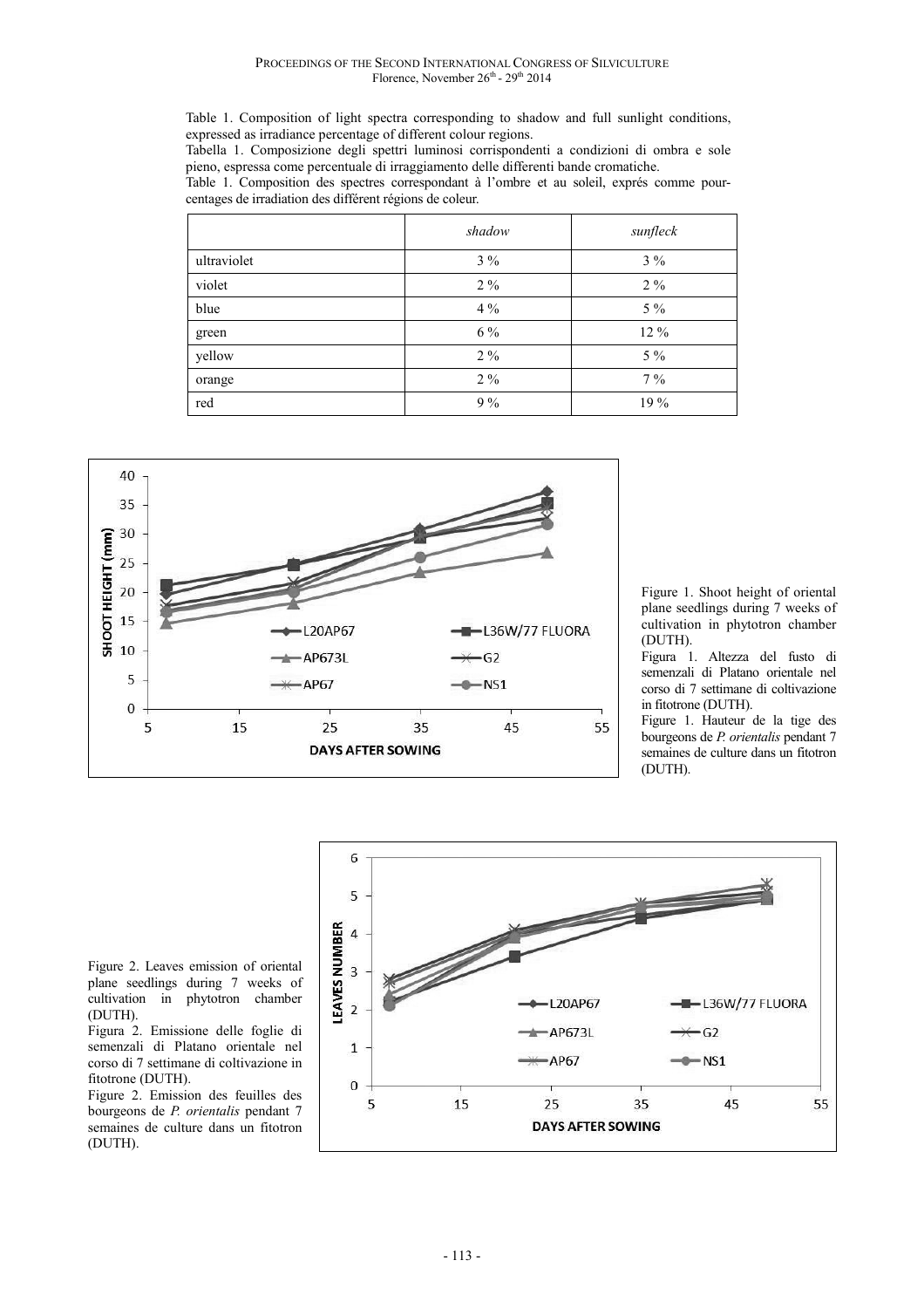

Figure 3. Shoot height of oriental plane seedlings during 8 weeks of cultivation in a climatized growth chamber (UNITUS).

Figura 3. Altezza del fusto di semenzali di Platano orientale nel corso di 8 settimane di coltivazione in camera di crescita climatizzata (UNITUS).

Figure 3. Hauteur de la tige des bourgeons de *P. orientalis* pendant 8 semaines de culture dans une chambre de culture (UNITUS).

Figure 4. Leaves emission of oriental plane seedlings during 8 weeks of cultivation in a climatized growth chamber (UNITUS). Figura 4. Emissione delle foglie di semenzali di Platano orientale nel corso di 8 settimane di coltivazione in camera di crescita climatizzata (UNITUS)

Figure 4. Emission des feuilles des bourgeons de *P. orientalis* pendant 8 semaines de culture dans une chambre de culture (UNITUS).





Figure 5. Alternation of different light conditions at soil level in a *P. orientalis* forest, in correspondence of points with (a) and without (b) regeneration, from 10 a.m. to 2 p.m.

Figura 5. Alternanza di differenti condizioni di luce a livello del suolo in una foresta di *P. orientalis*, in corrispondenza di punti con (a) e senza (b) rinnovazione, dalle 10 a.m. alle 2 p.m.

Figure 5. Alternance de différent conditions de lumière a terre dans un forêt de *P. orientalis,* en correspondence avec points avec (a) et sans (b) regeneration.